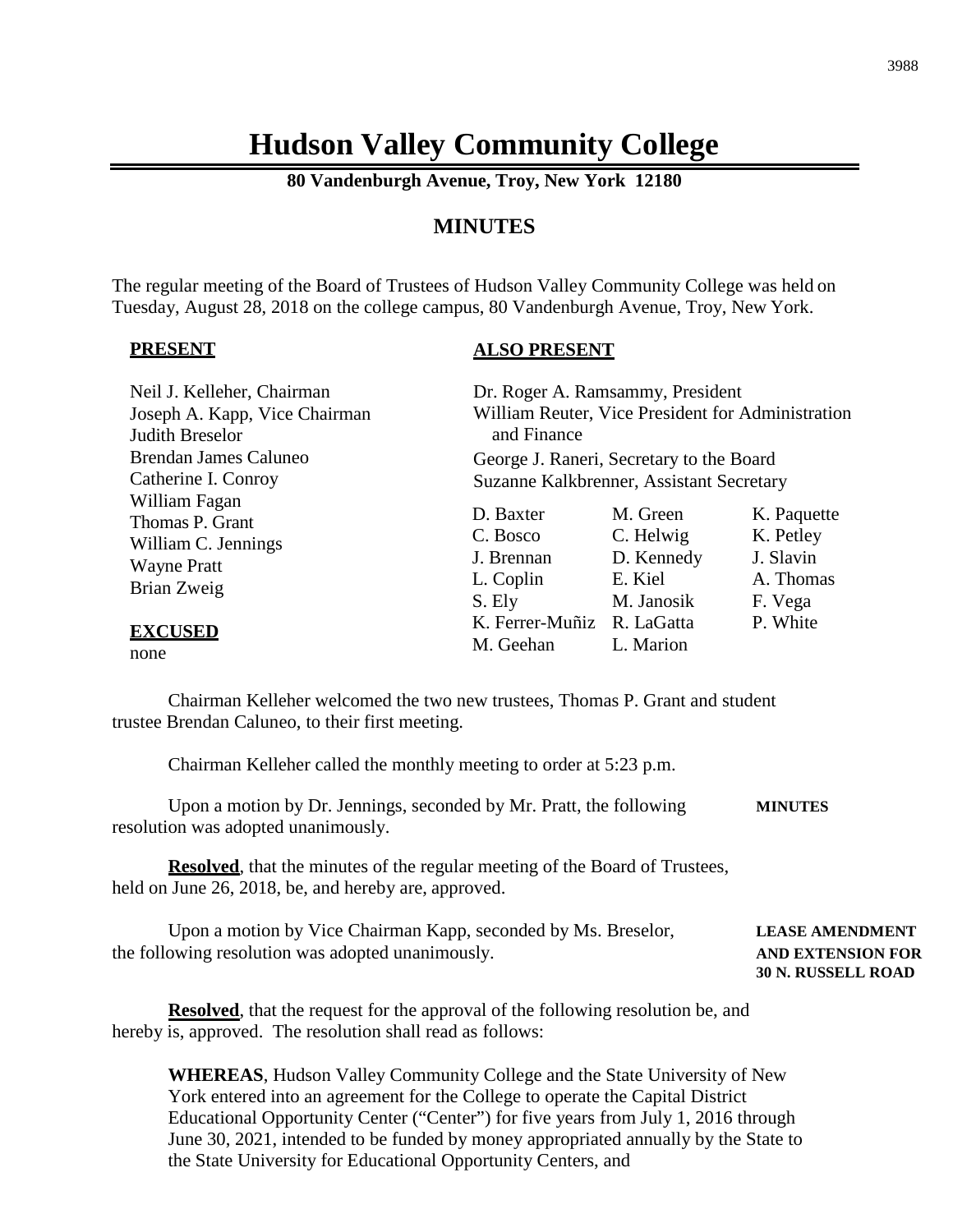**WHEREAS**, the program has operated an educational services component at 30 North Russell Road, in the City of Albany since 1978, pursuant to a lease which has been extended from time to time and now expires on August 31, 2018, and

**WHEREAS**, after engaging Conley Associates to search for a new location, the College has determined to continue to operate the program at 30 North Russell Road in the City of Albany,

**NOW, THEREFORE**, the agreement of lease between the College and 14 Petra, LLC. for the second floor of the building located at 30 North Russell Road, consisting of approximately 18,320 rentable square feet commencing September 1, 2008 and terminating August 31, 2018 is hereby approved in form substantially as made available to the Board of Trustees, subject to such minor revisions or alternatives as may be necessary to carry out the intent of this Resolution which shall be reasonably satisfactory to the President of the College and Counsel.

| <b>INFORMATION ITEMS</b><br>The following information items were noted: |                                                                                                                                                                                | <b>INFORMATION</b><br><b>ITEMS</b> |
|-------------------------------------------------------------------------|--------------------------------------------------------------------------------------------------------------------------------------------------------------------------------|------------------------------------|
|                                                                         | A. FULL-TIME FACULTY<br>1. Academic Affairs<br>Stephanie Clowe, Faculty Librarian/Instructor,<br>$f/t$ appt., eff. $8/27/18$                                                   | \$48,981/yr                        |
|                                                                         | Brenden McCarthy, Faculty Librarian/Instructor,<br>f/t appt., eff. $8/27/18$                                                                                                   | \$48,981/yr                        |
| 2.                                                                      | <b>School of Health Sciences</b><br>Michelle Danao, Instructor,<br>Nursing, f/t appt., eff. 8/27/18                                                                            | \$48,981/yr                        |
|                                                                         | Nicole Murtaugh, Instructor,<br>Nursing, f/t appt., eff. 8/27/18                                                                                                               | \$48,981/yr                        |
| 3.                                                                      | School of Engineering and Industrial Technologies<br>Joseph Dana, Instructor,<br>Architectural, Construction, Civil & Engineering Technologies,<br>$f/t$ appt., eff. $8/27/18$ | \$48,981/yr                        |
|                                                                         | 4. School of Liberal Arts and Sciences<br>Mary Permaul, Instructor,<br>Human Services and Chemical Dependency Counseling,<br>f/t appt., eff. 8/27/18                           | \$48,981/yr                        |
|                                                                         | Christine Saxe, Instructor,<br>Teacher Preparation,<br>f/t appt., eff. 8/27/18                                                                                                 | \$48,981/yr                        |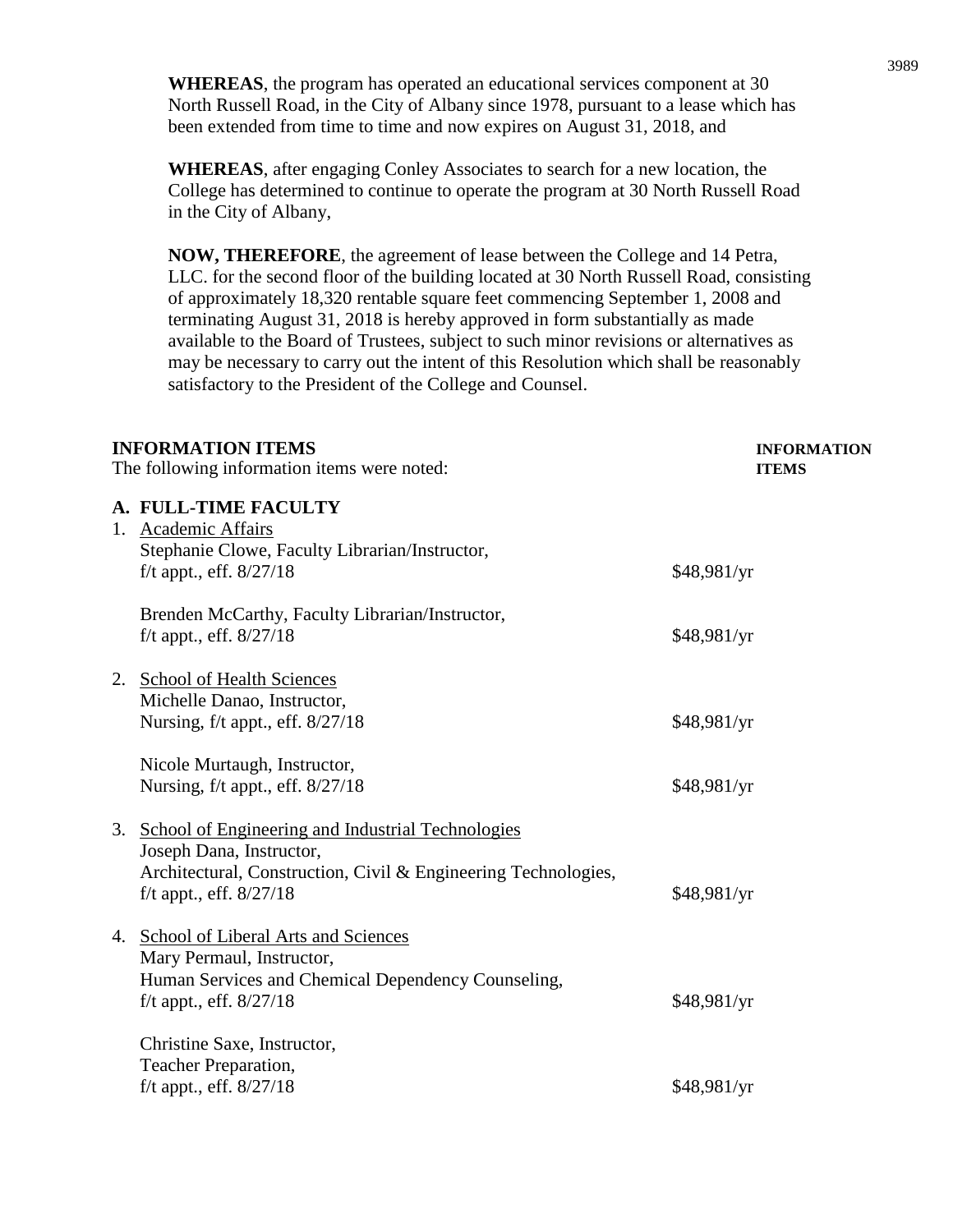| <b>B. FULL-TIME NON-TEACHING PROFESSIONALS</b><br>1. Academic Affairs<br>Brenda Hardy, Advising Specialist,<br>Liberal Arts & Sciences Advisement Center,<br>f/t appt., eff. $8/9/18$ or thereafter | \$40,100/yr |
|-----------------------------------------------------------------------------------------------------------------------------------------------------------------------------------------------------|-------------|
| Jaclyn Kulls, Advising Specialist,<br>Liberal Arts & Sciences Advisement Center,<br>f/t appt., eff. $8/9/18$ or thereafter                                                                          | \$40,100/yr |
| Tara Maloney Pickett, Advising Specialist,<br>Liberal Arts & Sciences Advisement Center,<br>f/t appt., eff. $8/9/18$ or thereafter                                                                  | \$40,100/yr |
| 2. Enrollment Management and Student Development<br>Dashira Cortes, Counselor,<br><b>Student Activities,</b><br>f/t appt., (grant funded), eff. $9/1/18$                                            | \$39,000/yr |
| Kristian Schultz, Technical Assistant,<br>Office of the Registrar,<br>f/t appt., eff. $6/28/18$ or thereafter                                                                                       | \$37,500/yr |
| Brad Howe, Assistant Registrar,<br>Office of the Registrar,<br>$f/t$ appt., eff. $7/30/18$                                                                                                          | \$42,500/yr |
| 3. Educational Opportunity Center<br>Deborah Cohen, Enrollment Services Specialist,<br>E.O.C.,<br>f/t appt., eff. $7/23/18$                                                                         | \$41,800/yr |
| Jacobed Kesseh, Enrollment Services Specialist,<br>E.O.C.,<br>$f/t$ appt., eff. $8/6/18$                                                                                                            | \$41,800/yr |
| Catherine Johnson, Program Coordinator,<br>E.O.C.,<br>$f/t$ appt., eff. $8/20/18$                                                                                                                   | \$53,000/yr |
| Jonathan Lindenauer, Assistant to the Coordinator of<br>Institutional Advancement, E.O.C.,<br>f/t appt., eff. $7/16/18$                                                                             | \$35,000/yr |
| 4. School of Liberal Arts and Sciences<br>Christina Bald, SSEP Coordinator/Advising Specialist,                                                                                                     |             |
| Human Services,<br>f/t appt., eff. $7/26/18$ or thereafter                                                                                                                                          | \$40,100/yr |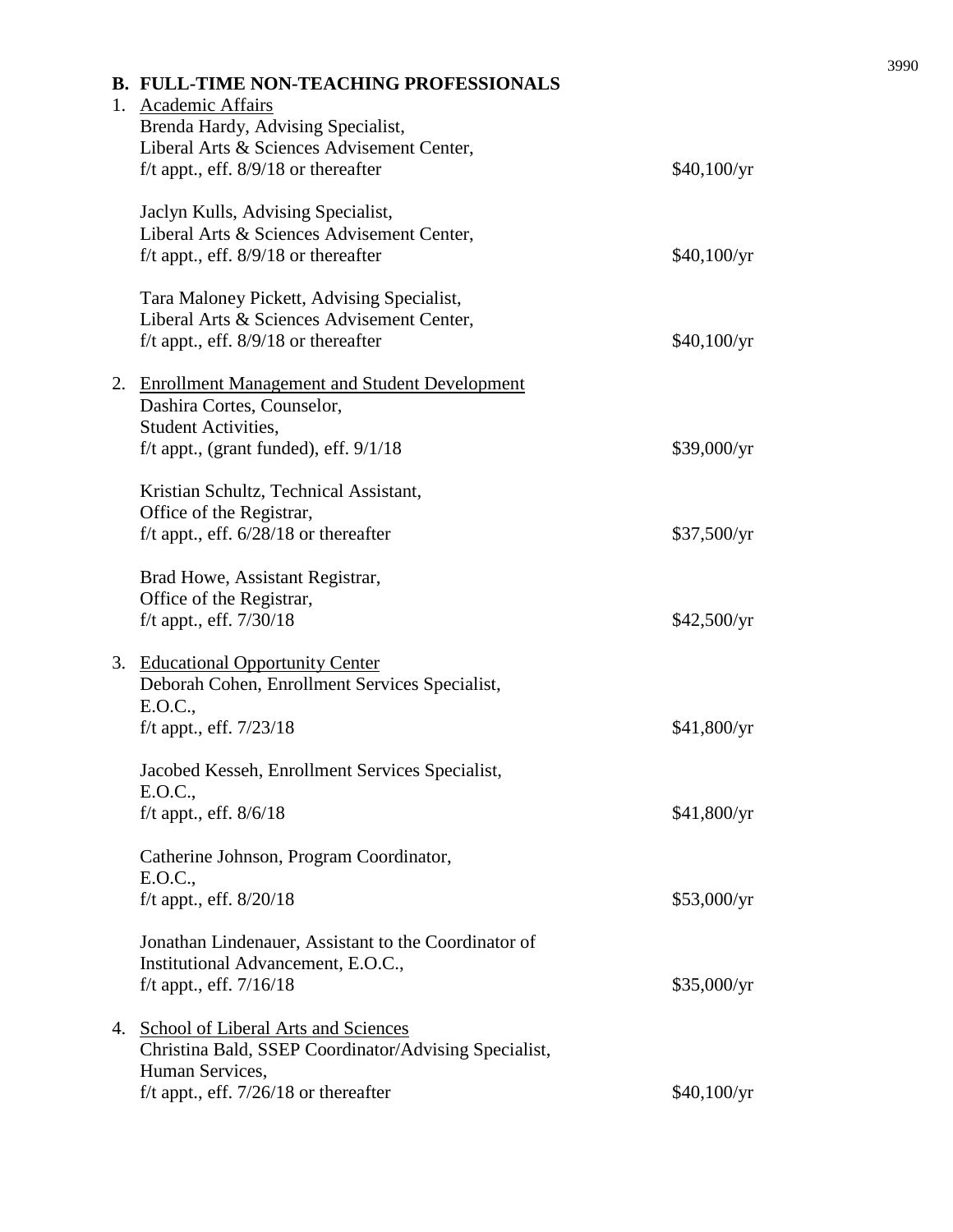| 5. Technology, Institutional Assessment and Planning<br>Phillip Shen, Senior Network Engineer,<br><b>Information Technology Services,</b> |              |
|-------------------------------------------------------------------------------------------------------------------------------------------|--------------|
| f/t appt., eff. $7/9/18$ or thereafter                                                                                                    | \$72,500/yr  |
| C. FULL-TIME NON-INSTRUCTIONAL EMPLOYEES/CLASSIFIED STAFF<br>1. Administration and Finance<br>Briana Chatman, Custodial Worker,           |              |
| Physical Plant, f/t appt., eff. 7/27/17 or thereafter                                                                                     | \$12.8426/hr |
| Johanna Hefner, Custodial Worker,<br>Physical Plant, f/t appt., eff. 7/27/17 or thereafter                                                | \$12.8426/hr |
| James Knight, Custodial Worker,<br>Physical Plant, f/t appt., eff. 7/27/17 or thereafter                                                  | \$12.8426/hr |
| Matthew Murray, Custodial Worker,<br>Physical Plant, f/t appt., eff. 7/27/17 or thereafter                                                | \$12.8426/hr |
| Michael Murray, Custodial Worker,<br>Physical Plant, f/t appt., eff. 7/27/17 or thereafter                                                | \$12.8426/hr |
| Desiree Whaley, Custodial Worker,<br>Physical Plant, f/t appt., eff. 7/27/17 or thereafter                                                | \$12.8426/hr |
| 2. Enrollment Management and Student Development<br>Mark Gregory, Graphics and Printing Technical Specialist,<br>Graphics,                |              |
| f/t appt., eff. $7/16/18$                                                                                                                 | \$18.7151/hr |
| Heather Muller, Program Assistant,<br>Center for Access and Assistive Technology,<br>f/t appt., eff. $7/5/18$ or thereafter               | \$18.1610/hr |
| <b>D. PART-TIME FACULTY</b><br>1. Academic Affairs                                                                                        |              |
| Ian Stewart, Instructor,<br>Coordinator Tech/Professional Training,<br>p/t appt., eff. 7/30/18                                            | \$33.09/hr   |
| 2. E.O.C.<br>Danielle Jenkins, Instructor, E.O.C.<br>$p/t$ appt., eff. $8/30/18$                                                          | \$41.00/hr   |
| David Manarel, Instructor,<br>English as a Second Language, E.O.C.,<br>p/t appt., eff. 9/4/18                                             | \$41.00/hr   |
| Brian Rogers, Instructor, E.O.C.,<br>p/t appt., eff. 8/30/18                                                                              | \$41.00/hr   |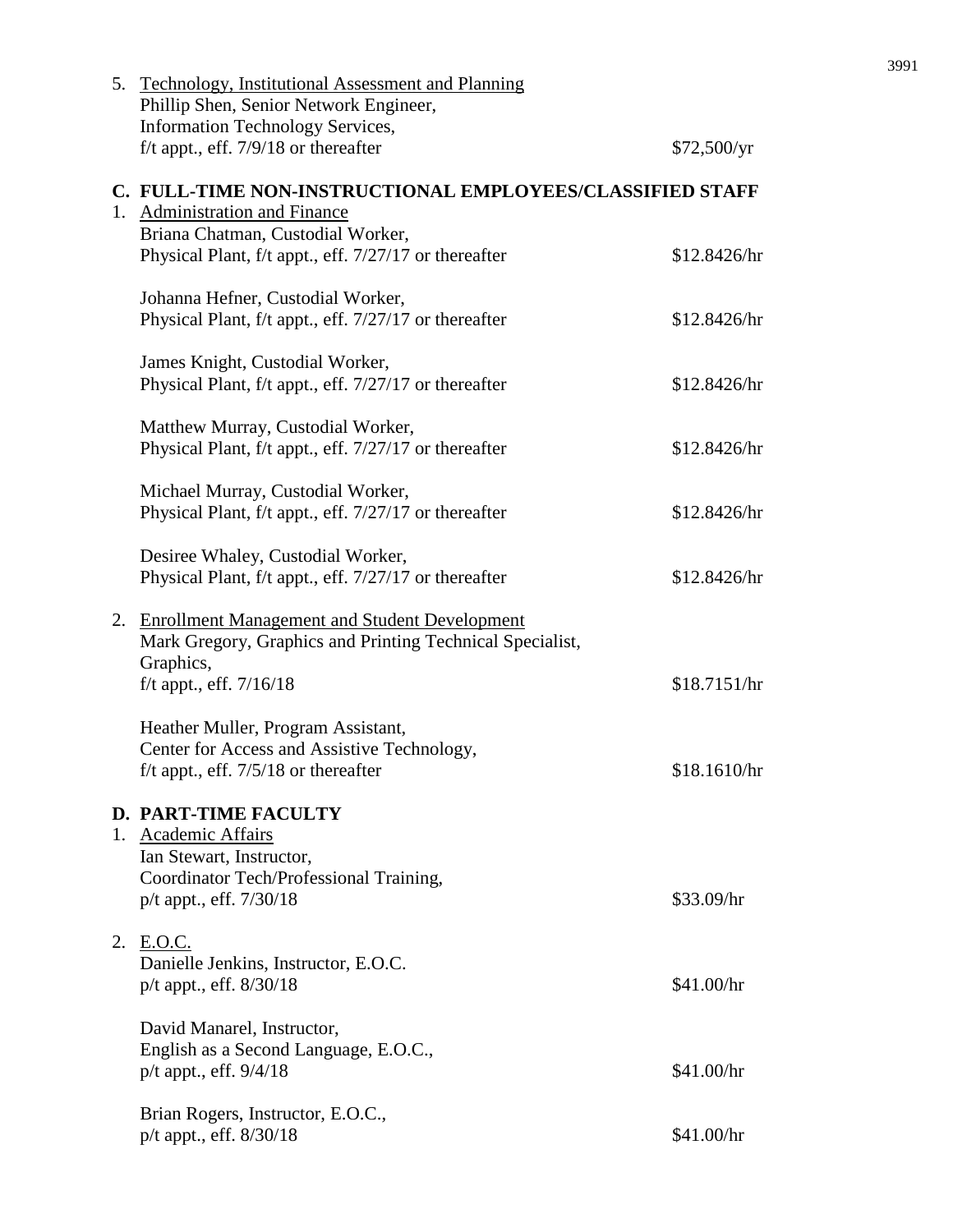|    | Carol Thompson, Instructor, E.O.C.,<br>p/t appt., eff. 8/30/18                                                                                                                   | \$41.00/hr    |
|----|----------------------------------------------------------------------------------------------------------------------------------------------------------------------------------|---------------|
|    | 3. School of Liberal Arts and Sciences<br>Jennifer Barry, Instructor,<br>Human Services and Chemical Dependency Counseling (shelf),<br>$p/t$ appt., eff. $8/27/18$ or thereafter | $$1,113$ /sch |
|    | William Blesi, Instructor,<br>Teacher Preparation,                                                                                                                               |               |
|    | p/t appt., eff. 8/27/18                                                                                                                                                          | $$1,113$ /sch |
|    | Edward Cahill, Instructor,<br>Criminal Justice, Forensic Science & Public Administration,<br>$p/t$ appt., eff. $8/27/18$                                                         | $$1,113$ /sch |
|    | Sarah Fleisch, Instructor,<br>Mathematics and Engineering Science,<br>p/t appt., eff. 8/27/18                                                                                    | $$1,113$ /sch |
|    | Katherine Grant, Instructor,<br>Human Services and Chemical Dependency Counseling (shelf),<br>$p/t$ appt., eff. $8/27/18$ or thereafter                                          | $$1,113$ /sch |
|    | Rosemary Patterson, Instructor,<br>Human Services and Chemical Dependency Counseling (shelf),<br>$p/t$ appt., eff. $8/27/18$ or thereafter                                       | $$1,113$ /sch |
|    | Lisa Robideau, Instructor,<br>Human Services and Chemical Dependency Counseling (shelf),<br>$p/t$ apt., eff. $8/27/18$ or thereafter                                             | $$1,113$ /sch |
|    | April Stromberg, Instructor,<br>English, Foreign Languages and English as a Second Language,<br>$p/t$ appt., eff. $8/27/18$                                                      | $$1,113$ /sch |
|    | Jeremy Vanderover, Instructor,<br>Biology, Chemistry & Physics,<br>p/t appt., eff. 8/27/18                                                                                       | $$1,113$ /sch |
|    | Delma Wood, Instructor,<br>English, Foreign Languages and English as a Second Language,<br>p/t appt., eff. 8/27/18                                                               | $$1,113$ /sch |
| 1. | E. PART-TIME NON-TEACHING PROFESSIONALS<br><b>Enrollment Management and Student Development</b><br>Morgan Darrow, Athletic Trainer,                                              |               |
|    | Intercollegiate Athletics, p/t appt., eff. 7/11/18                                                                                                                               | \$30.00/hr    |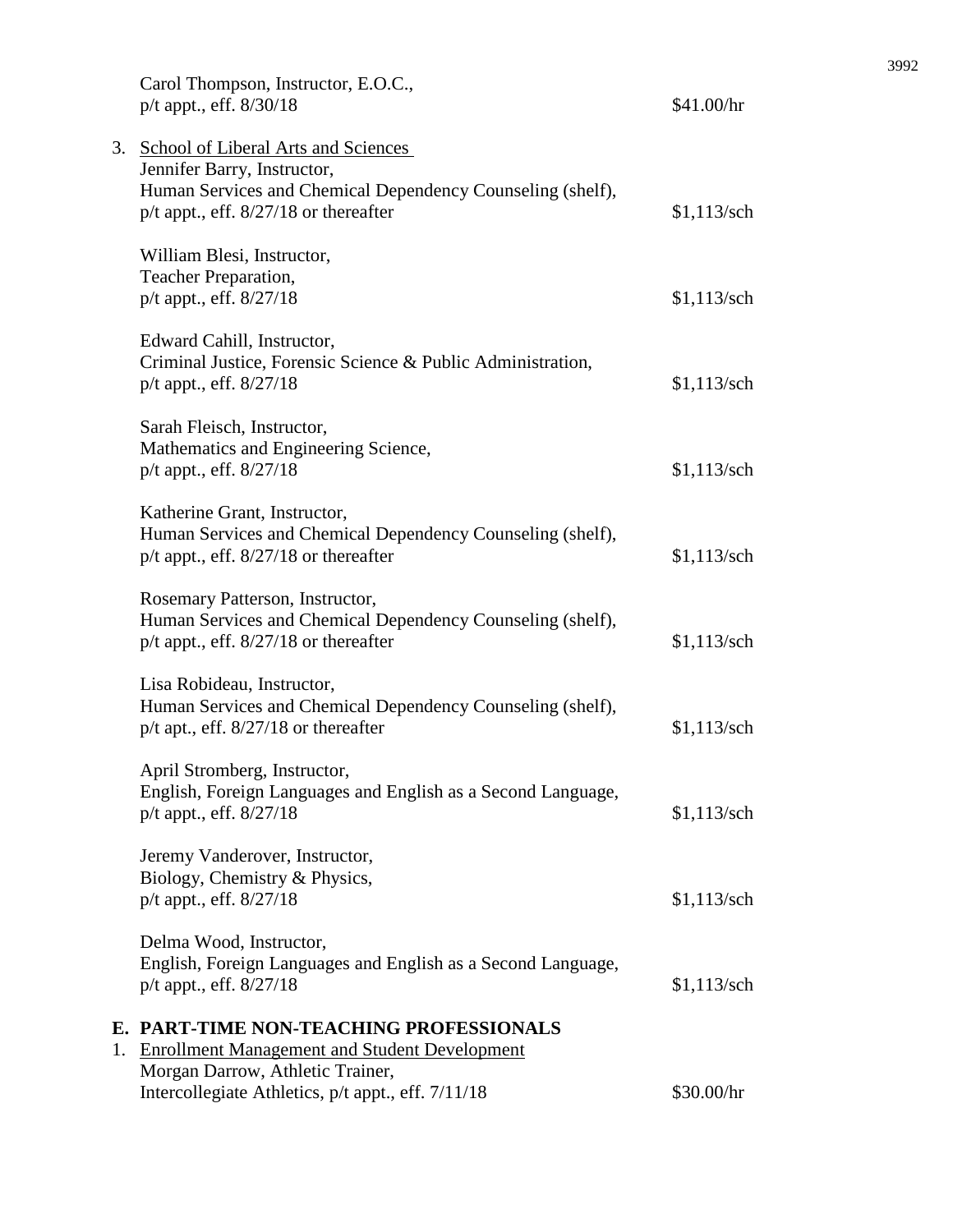| George Fountain, Assistant Women's Basketball Coach,<br>Intercollegiate Athletics, p/t appt., eff. 6/19/18 | \$1,000/yr |
|------------------------------------------------------------------------------------------------------------|------------|
| Lisa Muscatello, Athletic Trainer,<br>Intercollegiate Athletics, p/t appt., eff. 7/11/18                   | \$30.00/hr |
| Carla Pasquarelli, Athletic Trainer,<br>Intercollegiate Athletics p/t appt., eff. 7/11/18                  | \$30.00/hr |
| Robert Piano, Assistant Men's Basketball Coach,<br>Intercollegiate Athletics, p/t appt., eff. 06/19/18     | \$1,000/yr |
| Jeffrey Piper, Athletic Trainer,<br>Intercollegiate Athletics, p/t appt., eff. 7/11/18                     | \$30.00/hr |
| William Ralph, Assistant Men's Lacrosse Coach,<br>Intercollegiate Athletics, p/t appt., eff. 9/1/18        | \$1,000/yr |
| Darina Relyea, Assistant Volleyball Coach,<br>Intercollegiate Athletics, p/t appt., eff. 9/1/18            | \$2,500/yr |
| Samantha Shanahan, Assistant Women's Soccer Coach,<br>Intercollegiate Athletics, p/t appt., eff. 9/1/18    | \$2,500/yr |
| Rachel Simkins, Athletic Trainer,<br>Intercollegiate Athletics, p/t appt., eff. 7/11/18                    | \$30.00/hr |
| Matthew Snow, Athletic Trainer,<br>Intercollegiate Athletics, p/t appt., eff. 7/11/18                      | \$30.00/hr |
| Nicholas Southworth, Assistant Men's<br>Soccer Coach, Intercollegiate Athletics,<br>p/t appt., eff. 9/1/18 | \$2,500/yr |
| Danielle Stabinski, Athletic Trainer,<br>Intercollegiate Athletics, p/t appt., eff. 7/11/18                | \$30.00/hr |
| Jaclyn Welch, Assistant Women's Basketball Coach,<br>Intercollegiate Athletics, p/t appt., eff. 6/19/18    | \$1,000/yr |
|                                                                                                            |            |

# **F. RETIREMENT**

1**.** Anne LaBelle, Assistant Professor, Faculty Librarian, eff. 7/12/18

# **G. RESIGNATIONS**

- 1. Jennifer Bogda, Employment Services Specialist, E.O.C., eff.8/16/18
- 2. Sheena Harrington, Assistant Woman's Basketball Coach, eff. 6/13/18
- 3. Sara LaFountain-Bagrow, College and Career Specialist, E.O.C., eff. 7/13/18
- 4. Kristin Miller, Data Analysis Coordinator II, Human Resources, eff. 8/16/18
- 5. Andrea Palerino, Instructor, Nursing, eff. 8/25/18
- 6. Katie Pawloski, Instructor, Nursing, eff. 8/25/18
- 7. Katherine Tomisman, Program Assistant, Student Activities, eff. 7/20/18